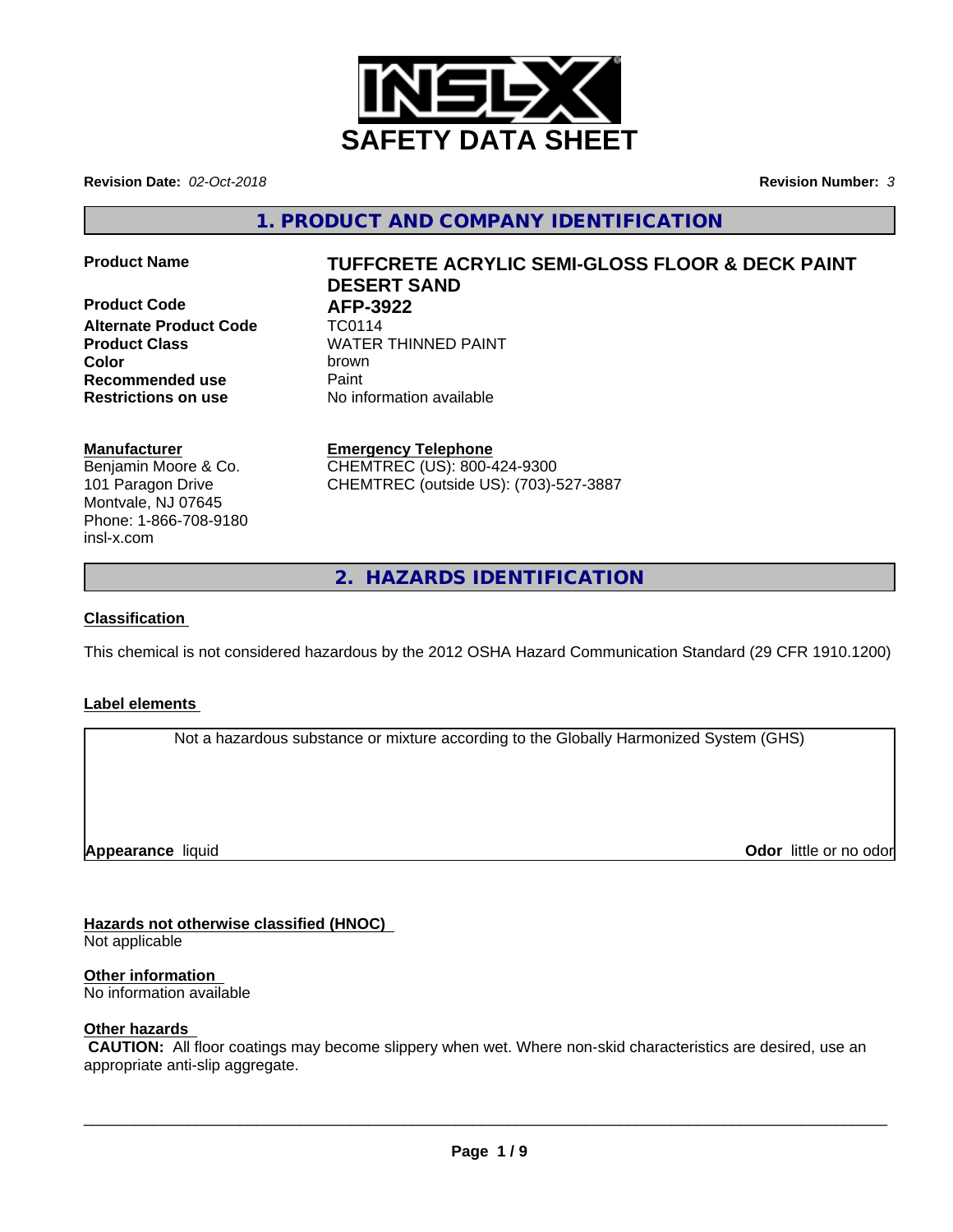# **3. COMPOSITION INFORMATION ON COMPONENTS**

| <b>Chemical name</b> | <b>CAS No.</b> | Weight-% |
|----------------------|----------------|----------|
| Titanium dioxide     | 13463-67-7     | ັ        |
| Nepheline svenite    | 37244-96-5     |          |
| Kaolin               | 1332-58-7      |          |
| Propylene glycol     | 57-55-6        |          |

|                                                  | 4. FIRST AID MEASURES                                                                                    |
|--------------------------------------------------|----------------------------------------------------------------------------------------------------------|
| <b>General Advice</b>                            | No hazards which require special first aid measures.                                                     |
| <b>Eye Contact</b>                               | Rinse thoroughly with plenty of water for at least 15 minutes and consult a<br>physician.                |
| <b>Skin Contact</b>                              | Wash off immediately with soap and plenty of water while removing all<br>contaminated clothes and shoes. |
| <b>Inhalation</b>                                | Move to fresh air. If symptoms persist, call a physician.                                                |
| Ingestion                                        | Clean mouth with water and afterwards drink plenty of water. Consult a physician<br>if necessary.        |
| <b>Most Important</b><br><b>Symptoms/Effects</b> | None known.                                                                                              |
| <b>Notes To Physician</b>                        | Treat symptomatically.                                                                                   |

**5. FIRE-FIGHTING MEASURES**

| Use extinguishing measures that are appropriate to local<br><b>Suitable Extinguishing Media</b><br>circumstances and the surrounding environment.                                                                      |  |
|------------------------------------------------------------------------------------------------------------------------------------------------------------------------------------------------------------------------|--|
| As in any fire, wear self-contained breathing apparatus<br><b>Protective Equipment And Precautions For</b><br>pressure-demand, MSHA/NIOSH (approved or equivalent)<br><b>Firefighters</b><br>and full protective gear. |  |
| Closed containers may rupture if exposed to fire or<br><b>Specific Hazards Arising From The Chemical</b><br>extreme heat.                                                                                              |  |
| <b>Sensitivity To Mechanical Impact</b><br>No.                                                                                                                                                                         |  |
| No.<br><b>Sensitivity To Static Discharge</b>                                                                                                                                                                          |  |
| <b>Flash Point Data</b><br>Not applicable<br>Flash Point (°F)<br>Not applicable<br>Flash Point (°C)<br>Not applicable<br><b>Method</b>                                                                                 |  |
| <b>Flammability Limits In Air</b>                                                                                                                                                                                      |  |
| Not applicable<br>Lower flammability limit:                                                                                                                                                                            |  |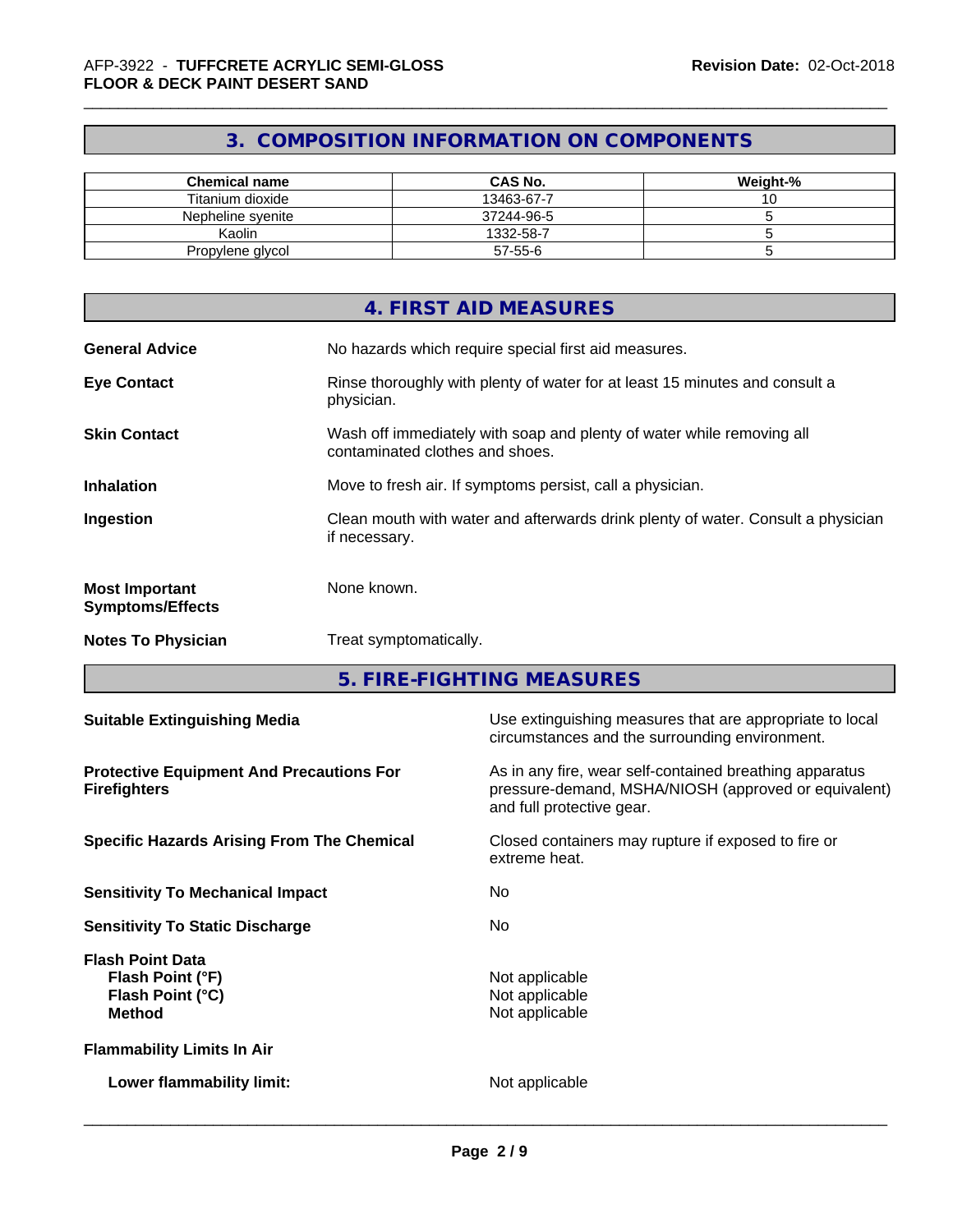### **Upper flammability limit:** Not applicable

| <b>NFPA</b> | Health: | <b>Flammability: 0</b> | <b>Instability: 0</b> | <b>Special: Not Applicable</b> |  |
|-------------|---------|------------------------|-----------------------|--------------------------------|--|
| _ _ _ _ _ _ |         |                        |                       |                                |  |

### **NFPA Legend**

- 0 Not Hazardous
- 1 Slightly
- 2 Moderate
- 3 High
- 4 Severe

*The ratings assigned are only suggested ratings, the contractor/employer has ultimate responsibilities for NFPA ratings where this system is used.*

*Additional information regarding the NFPA rating system is available from the National Fire Protection Agency (NFPA) at www.nfpa.org.*

# **6. ACCIDENTAL RELEASE MEASURES**

| <b>Personal Precautions</b>      | Avoid contact with skin, eyes and clothing. Ensure adequate ventilation.                                                                                                         |  |
|----------------------------------|----------------------------------------------------------------------------------------------------------------------------------------------------------------------------------|--|
| <b>Other Information</b>         | Prevent further leakage or spillage if safe to do so.                                                                                                                            |  |
| <b>Environmental precautions</b> | See Section 12 for additional Ecological Information.                                                                                                                            |  |
| <b>Methods for Cleaning Up</b>   | Soak up with inert absorbent material. Sweep up and shovel into suitable<br>containers for disposal.                                                                             |  |
|                                  | 7. HANDLING AND STORAGE                                                                                                                                                          |  |
| <b>Handling</b>                  | Avoid contact with skin, eyes and clothing. Avoid breathing vapors, spray mists or<br>sanding dust. In case of insufficient ventilation, wear suitable respiratory<br>equipment. |  |
|                                  |                                                                                                                                                                                  |  |

**Storage Storage Keep container tightly closed. Keep out of the reach of children.** 

**Incompatible Materials** No information available

# **8. EXPOSURE CONTROLS/PERSONAL PROTECTION**

### **Exposure Limits**

| <b>Chemical name</b> | <b>ACGIH TLV</b>          | <b>OSHA PEL</b>            |
|----------------------|---------------------------|----------------------------|
| Titanium dioxide     | 10 mg/m $3$ - TWA         | 15 mg/m $3$ - TWA          |
| Kaolin               | 2 mg/m <sup>3</sup> - TWA | 15 mg/m <sup>3</sup> - TWA |
|                      |                           | $5 \text{ mg/m}^3$ - TWA   |

### **Legend**

ACGIH - American Conference of Governmental Industrial Hygienists Exposure Limits OSHA - Occupational Safety & Health Administration Exposure Limits N/E - Not Established

**Engineering Measures** Ensure adequate ventilation, especially in confined areas.

 $\overline{\phantom{a}}$  ,  $\overline{\phantom{a}}$  ,  $\overline{\phantom{a}}$  ,  $\overline{\phantom{a}}$  ,  $\overline{\phantom{a}}$  ,  $\overline{\phantom{a}}$  ,  $\overline{\phantom{a}}$  ,  $\overline{\phantom{a}}$  ,  $\overline{\phantom{a}}$  ,  $\overline{\phantom{a}}$  ,  $\overline{\phantom{a}}$  ,  $\overline{\phantom{a}}$  ,  $\overline{\phantom{a}}$  ,  $\overline{\phantom{a}}$  ,  $\overline{\phantom{a}}$  ,  $\overline{\phantom{a}}$ 

### **Personal Protective Equipment**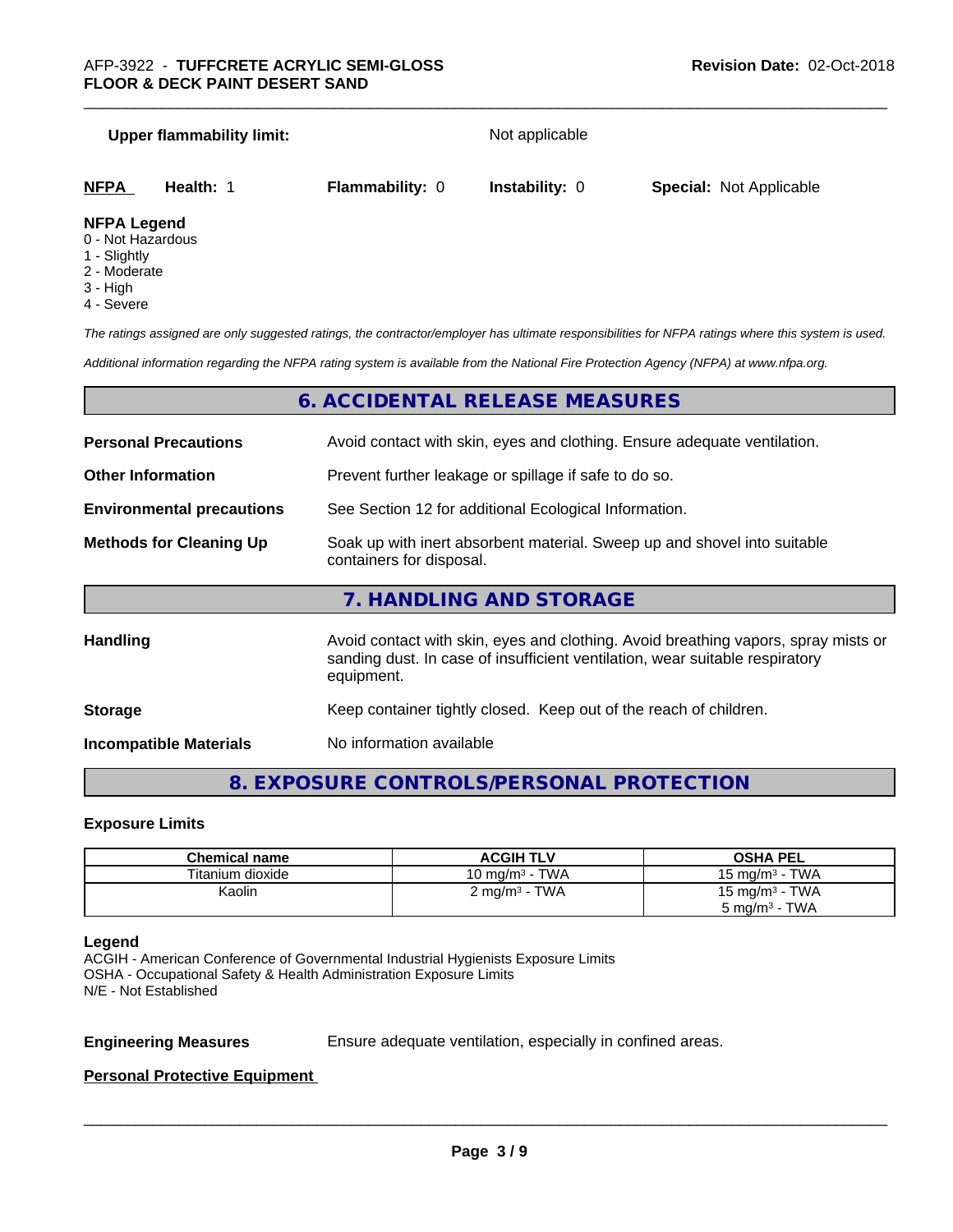| <b>Eye/Face Protection</b>    | Safety glasses with side-shields.                                        |
|-------------------------------|--------------------------------------------------------------------------|
| <b>Skin Protection</b>        | Protective gloves and impervious clothing.                               |
| <b>Respiratory Protection</b> | In case of insufficient ventilation wear suitable respiratory equipment. |
| Juaiona Maaauraa              | Avoid contact with ckin, avec and clothing. Bomeve and wash contaminated |

**Hygiene Measures** Avoid contact with skin, eyes and clothing. Remove and wash contaminated clothing before re-use. Wash thoroughly after handling.

# **9. PHYSICAL AND CHEMICAL PROPERTIES**

**Appearance** liquid **Odor** little or no odor **Odor Threshold**<br> **Density (Ibs/aal)**<br> **Density (Ibs/aal)**<br> **Density (Ibs/aal)**<br> **Density (Ibs/aal) Density (lbs/gal) Specific Gravity** 1.13 - 1.17 **pH** No information available **Viscosity (cps)** No information available **Solubility(ies)** No information available **Water solubility Water solubility Water solubility Water solubility Water solubility Water solution Evaporation Rate No information available No information available Vapor pressure @20 °C (kPa)** No information available **Vapor density No information available Wt. % Solids** 35 - 45 **Vol. % Solids** 25 - 35 **Wt. % Volatiles** 55 - 65 **Vol. % Volatiles** 65 - 75 **VOC Regulatory Limit (g/L)** < 50 **Boiling Point (°F)** 212 **Boiling Point (°C)** 100 **Freezing Point (°F)** 32 **Freezing Point (°C)** 0 **Flash Point (°F)** Not applicable **Flash Point (°C)** Not applicable **Method** Not applicable **Flammability (solid, gas)** Not applicable **Upper flammability limit:** Not applicable **Lower flammability limit:** Not applicable **Autoignition Temperature (°F)** No information available **Autoignition Temperature (°C)** No information available **Decomposition Temperature (°F)** No information available **Decomposition Temperature (°C)** No information available<br> **Partition coefficient Partition available** 

# **No information available**

# **10. STABILITY AND REACTIVITY**

| <b>Reactivity</b>             | Not Applicable                           |
|-------------------------------|------------------------------------------|
| <b>Chemical Stability</b>     | Stable under normal conditions.          |
| <b>Conditions to avoid</b>    | Prevent from freezing.                   |
| <b>Incompatible Materials</b> | No materials to be especially mentioned. |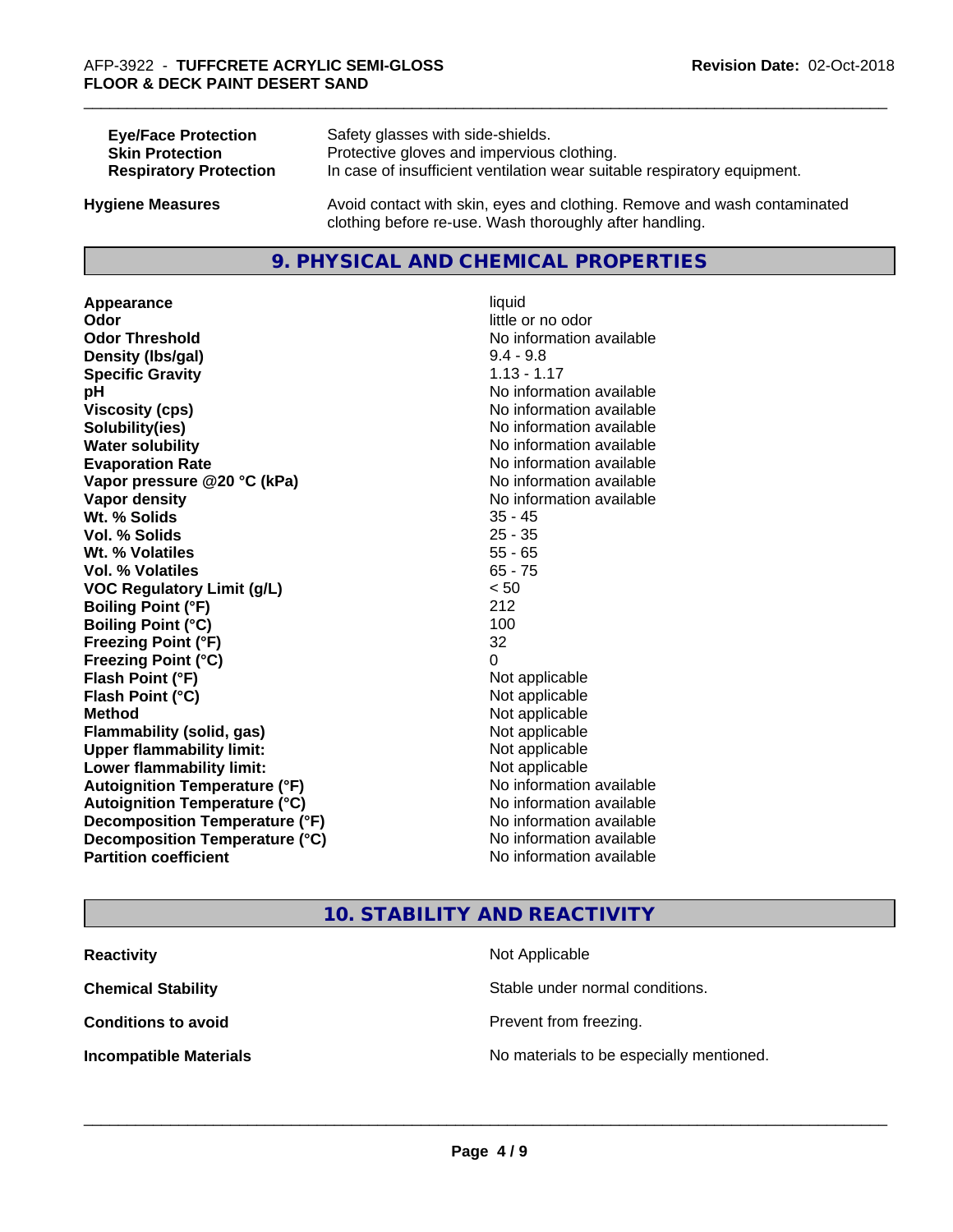| <b>Hazardous Decomposition Products</b>                                    | None under normal use.                                                                     |  |
|----------------------------------------------------------------------------|--------------------------------------------------------------------------------------------|--|
| None under normal conditions of use.<br>Possibility of hazardous reactions |                                                                                            |  |
|                                                                            | 11. TOXICOLOGICAL INFORMATION                                                              |  |
| <b>Product Information</b>                                                 |                                                                                            |  |
| Information on likely routes of exposure                                   |                                                                                            |  |
| <b>Principal Routes of Exposure</b>                                        | Eye contact, skin contact and inhalation.                                                  |  |
| <b>Acute Toxicity</b>                                                      |                                                                                            |  |
| <b>Product Information</b>                                                 | No information available                                                                   |  |
|                                                                            | Symptoms related to the physical, chemical and toxicological characteristics               |  |
| <b>Symptoms</b>                                                            | No information available                                                                   |  |
|                                                                            | Delayed and immediate effects as well as chronic effects from short and long-term exposure |  |
| Eye contact                                                                | May cause slight irritation.                                                               |  |
| <b>Skin contact</b>                                                        | Substance may cause slight skin irritation. Prolonged or repeated contact may dry          |  |
| Inhalation                                                                 | skin and cause irritation.<br>May cause irritation of respiratory tract.                   |  |
| Ingestion                                                                  | Ingestion may cause gastrointestinal irritation, nausea, vomiting and diarrhea.            |  |
| <b>Sensitization</b>                                                       | No information available                                                                   |  |
| <b>Neurological Effects</b>                                                | No information available.                                                                  |  |
| <b>Mutagenic Effects</b>                                                   | No information available.                                                                  |  |
| <b>Reproductive Effects</b>                                                | No information available.                                                                  |  |
| <b>Developmental Effects</b>                                               | No information available.                                                                  |  |
| <b>Target organ effects</b>                                                | No information available.                                                                  |  |
| <b>STOT - single exposure</b>                                              | No information available.                                                                  |  |
| <b>STOT - repeated exposure</b>                                            | No information available.                                                                  |  |
| Other adverse effects                                                      | No information available.                                                                  |  |
| <b>Aspiration Hazard</b>                                                   | No information available                                                                   |  |
| <b>Numerical measures of toxicity</b>                                      |                                                                                            |  |
|                                                                            | The following values are calculated based on chapter 3.1 of the GHS document               |  |
| <b>ATEmix (oral)</b>                                                       | 108147                                                                                     |  |
| <b>ATEmix (dermal)</b>                                                     | 1999245 mg/kg                                                                              |  |
| <b>Component Information</b>                                               |                                                                                            |  |

Titanium dioxide LD50 Oral: > 10000 mg/kg (Rat) Kaolin LD50 Oral: > 5000 mg/kg (Rat) Propylene glycol LD50 Oral: 20000 mg/kg (Rat) LD50 Dermal: 20800 mg/kg (Rabbit)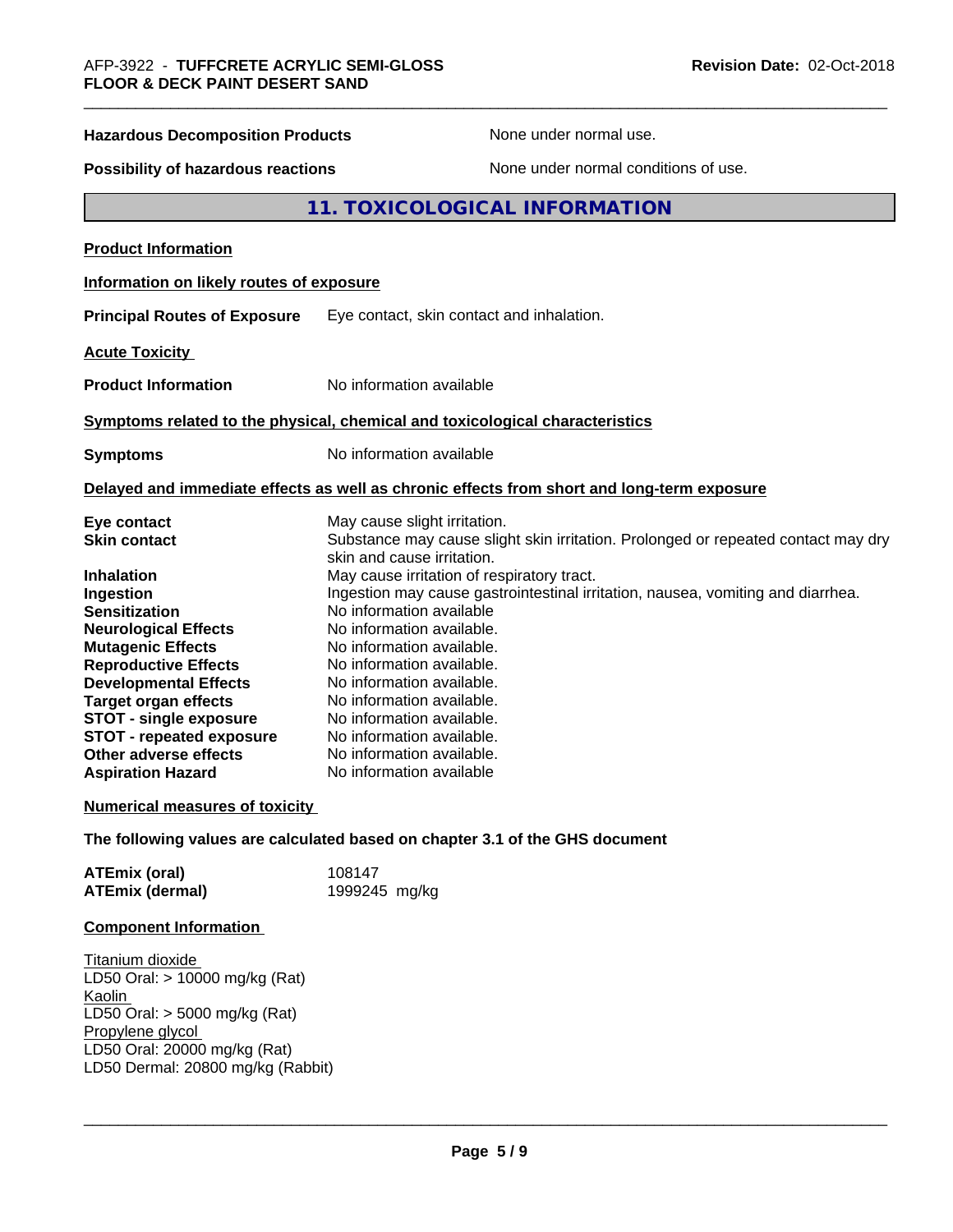### **Carcinogenicity**

*The information below indicateswhether each agency has listed any ingredient as a carcinogen:.*

| <b>Chemical name</b>         | <b>IARC</b>               | <b>NTP</b> | <b>OGHY</b><br>שסט |
|------------------------------|---------------------------|------------|--------------------|
|                              | .<br>2B<br>Possible Human |            | Listed             |
| نت ا<br>dioxide<br>l itanıum | Carcinogen                |            |                    |

• Although IARC has classified titanium dioxide as possibly carcinogenic to humans (2B), their summary concludes: "No significant exposure to titanium dioxide is thought to occur during the use of products in which titanium dioxide is bound to other materials, such as paint."

### **Legend**

IARC - International Agency for Research on Cancer NTP - National Toxicity Program OSHA - Occupational Safety & Health Administration

**12. ECOLOGICAL INFORMATION**

# **Ecotoxicity Effects**

The environmental impact of this product has not been fully investigated.

### **Product Information**

### **Acute Toxicity to Fish**

No information available

### **Acute Toxicity to Aquatic Invertebrates**

No information available

### **Acute Toxicity to Aquatic Plants**

No information available

### **Persistence / Degradability**

No information available.

### **Bioaccumulation**

No information available.

### **Mobility in Environmental Media**

No information available.

### **Ozone**

No information available

### **Component Information**

### **Acute Toxicity to Fish**

No information available Titanium dioxide  $LC50:$  > 1000 mg/L (Fathead Minnow - 96 hr.) Propylene glycol LC50: 710 mg/L (Fathead Minnow - 96 hr.)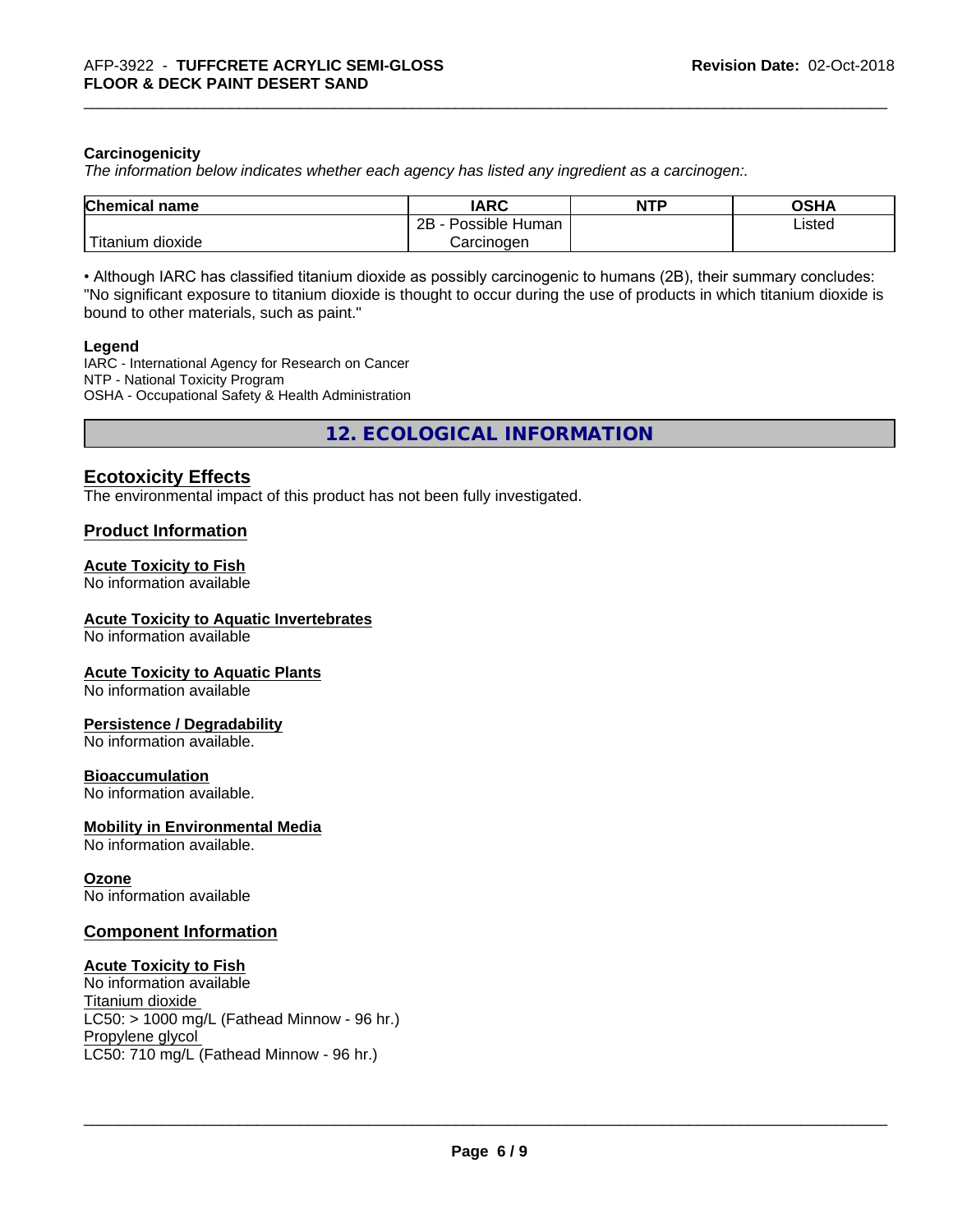### **Acute Toxicity to Aquatic Invertebrates**

No information available Propylene glycol EC50: > 10000 mg/L (Daphnia magna - 24 hr.)

### **Acute Toxicity to Aquatic Plants**

No information available

|                              | 13. DISPOSAL CONSIDERATIONS                                                                                                                                                                                               |
|------------------------------|---------------------------------------------------------------------------------------------------------------------------------------------------------------------------------------------------------------------------|
| <b>Waste Disposal Method</b> | Dispose of in accordance with federal, state, and local regulations. Local<br>requirements may vary, consult your sanitation department or state-designated<br>environmental protection agency for more disposal options. |
|                              | 14. TRANSPORT INFORMATION                                                                                                                                                                                                 |
| <b>DOT</b>                   | Not regulated                                                                                                                                                                                                             |
| <b>ICAO/IATA</b>             | Not regulated                                                                                                                                                                                                             |
| <b>IMDG/IMO</b>              | Not regulated                                                                                                                                                                                                             |
|                              | 15. REGULATORY INFORMATION                                                                                                                                                                                                |

# **International Inventories**

| <b>TSCA: United States</b> | Yes - All components are listed or exempt. |
|----------------------------|--------------------------------------------|
| <b>DSL: Canada</b>         | Yes - All components are listed or exempt. |

### **Federal Regulations**

### **SARA 311/312 hazardous categorization**

| Acute health hazard               | No. |
|-----------------------------------|-----|
| Chronic Health Hazard             | No. |
| Fire hazard                       | No. |
| Sudden release of pressure hazard | Nο  |
| Reactive Hazard                   | N٥  |

# **SARA 313**

Section 313 of Title III of the Superfund Amendments and Reauthorization Act of 1986 (SARA). This product contains a chemical or chemicals which are subject to the reporting requirements of the Act and Title 40 of the Code of Federal Regulations, Part 372:

*None*

### **Clean Air Act,Section 112 Hazardous Air Pollutants (HAPs) (see 40 CFR 61)**

This product contains the following HAPs: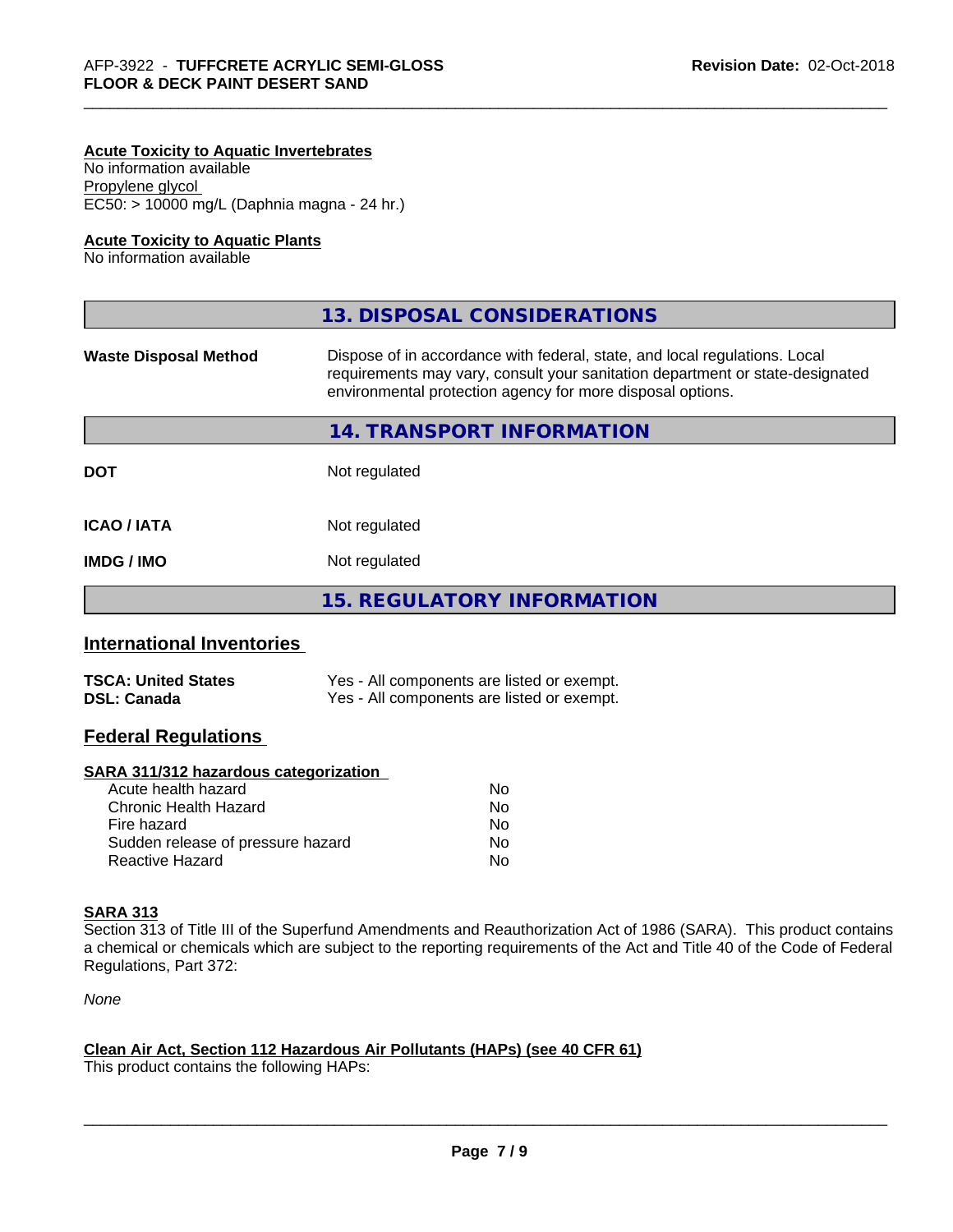*None*

# **US State Regulations**

### **California Proposition 65**

**AVIMARNING:** Cancer and Reproductive Harm– www.P65warnings.ca.gov

### **State Right-to-Know**

| <b>Chemical</b><br>name                                 | IVIA<br>. saul luscits | <b>Jerse</b> v<br><b>Nev</b> | าทรงIvania |
|---------------------------------------------------------|------------------------|------------------------------|------------|
| $\cdots$<br>$- \cdot$<br>dioxide<br>um<br><b>Itanii</b> |                        |                              |            |
| Kaolin                                                  |                        |                              |            |

### **Legend**

X - Listed

| <b>16. OTHER INFORMATION</b> |           |                                                                            |                      |          |  |  |
|------------------------------|-----------|----------------------------------------------------------------------------|----------------------|----------|--|--|
| HMIS -                       | Health: 1 | <b>Flammability: 0</b>                                                     | <b>Reactivity: 0</b> | $PPE: -$ |  |  |
| <b>HMIS Legend</b>           |           |                                                                            |                      |          |  |  |
| 0 - Minimal Hazard           |           |                                                                            |                      |          |  |  |
| 1 - Slight Hazard            |           |                                                                            |                      |          |  |  |
| 2 - Moderate Hazard          |           |                                                                            |                      |          |  |  |
| 3 - Serious Hazard           |           |                                                                            |                      |          |  |  |
| 4 - Severe Hazard            |           |                                                                            |                      |          |  |  |
| * - Chronic Hazard           |           |                                                                            |                      |          |  |  |
|                              |           | X - Consult your supervisor or S.O.P. for "Special" handling instructions. |                      |          |  |  |

*Note: The PPE rating has intentionally been left blank. Choose appropriate PPE that will protect employees from the hazards the material will present under the actual normal conditions of use.*

*Caution: HMISÒ ratings are based on a 0-4 rating scale, with 0 representing minimal hazards or risks, and 4 representing significant hazards or risks. Although HMISÒ ratings are not required on MSDSs under 29 CFR 1910.1200, the preparer, has chosen to provide them. HMISÒ ratings are to be used only in conjunction with a fully implemented HMISÒ program by workers who have received appropriate HMISÒ training. HMISÒ is a registered trade and service mark of the NPCA. HMISÒ materials may be purchased exclusively from J. J. Keller (800) 327-6868.*

 **WARNING!** If you scrape, sand, or remove old paint, you may release lead dust. LEAD IS TOXIC. EXPOSURE TO LEAD DUST CAN CAUSE SERIOUS ILLNESS, SUCH AS BRAIN DAMAGE, ESPECIALLY IN CHILDREN. PREGNANT WOMEN SHOULD ALSO AVOID EXPOSURE.Wear a NIOSH approved respirator to control lead exposure. Clean up carefully with a HEPA vacuum and a wet mop. Before you start, find out how to protect yourself and your family by contacting the National Lead Information Hotline at 1-800-424-LEAD or log on to www.epa.gov/lead.

**Prepared By** Product Stewardship Department Benjamin Moore & Co. 101 Paragon Drive Montvale, NJ 07645 800-225-5554